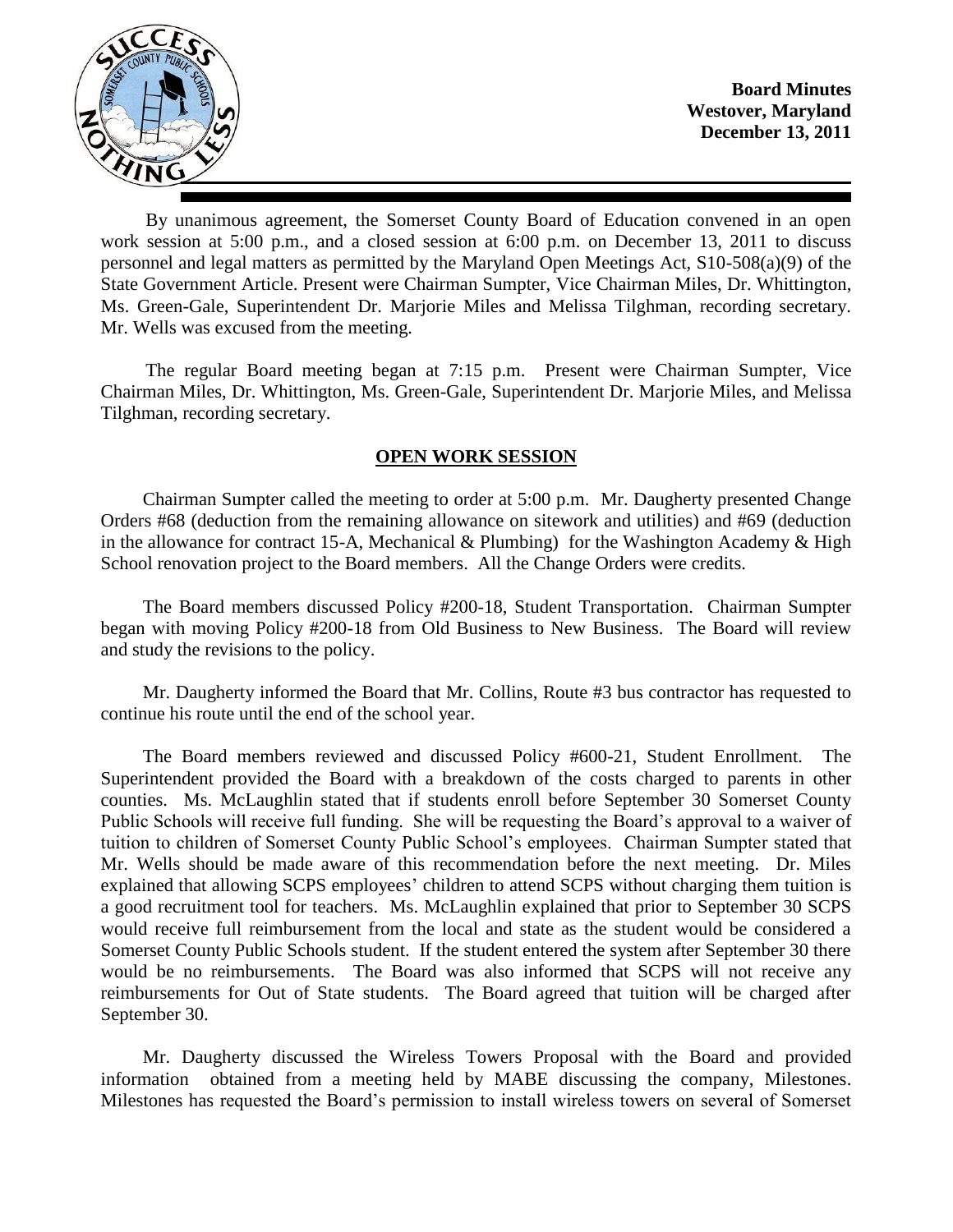County Public School's properties in the Westover and Marion areas. Mr. Daugherty requested the Board's permission to sign a contract with Milestones, which would generate \$7,000 – \$60,000 in additional funding to Somerset County Public Schools. Dr. Miles explained that the additional monies could be used to fund the expansion of the 1:1 laptop initiative. Dr. Whittington explained that more research would be needed before the Board could make a decision. The Milestones company will contact Steve Marshall and get approval from planning and zoning before any action takes place. Mr. Daugherty stated that it would be a good idea for SCPS to get the contract first and approval later as the company may seek other land. Dr. Miles stated that a meeting will be held on January 4, 2012 where more information will be received on the project.

It was moved Vice Chairman Miles, seconded by Dr. Whittington passed to adjourn the open work session at 5:40 p.m.

## **REGULAR SESSION AGENDA**

#### **1. Call to Order**

The meeting was called to order by Chairman Sumpter at 7:15 p.m.

#### **2. Roll Call**

The roll was called by Melissa Tilghman indicating that four Board members and the Superintendent were present. Mr. Wells was excused from the meeting.

### **3. Declaration of Quorum**

It was declared that a quorum was present.

#### **4. Pledge of Allegiance**

Chairman Sumpter led the Board in the Pledge of Allegiance.

### **5. Approval of Minutes**

It was moved by Vice Chairman Miles, seconded by Ms. Green-Gale and passed to approve the minutes of November 15, 2011.

### **6. Adoption of Agenda**

It was moved by Vice Chairman Miles, seconded by Dr. Whittington and passed to approve the amended agenda. The vote was unanimous.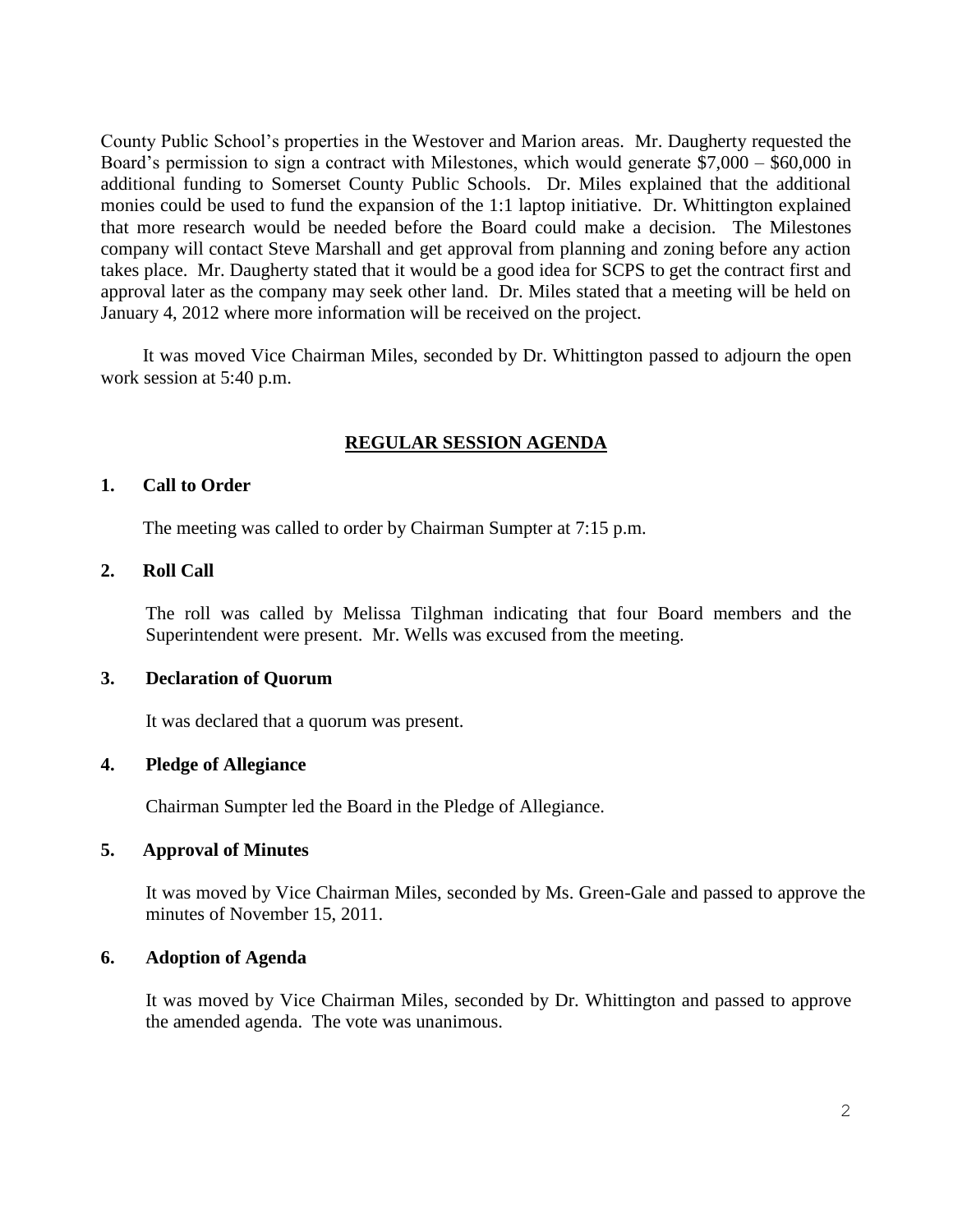# **7. Student Board Members' Activities Reports**

The student board members presented their reports and were thanked by the Board members.

### **8. Public Participation**

Mr. Dan Kuebler addressed the Board regarding discipline issues at Crisfield High School. He stated that there is a lack of discipline at the schools and that disruptive students should be removed from the schools. Mr. Keubler is calling for the Administration to enforce discipline and school safety.

Mr. Bernard Johnson, school bus contractor, addressed the Board with concerns about the transportation department. He stated that the department is being micro managed. He expressed that if individuals are not following their job responsibilities that they should be fired. Mr. Johnson also mentioned that Mr. Collins wanted to include the selling of his bus as part of retiring his bus contract.

## **9. Introduction of Somerset County Public Schools' Christmas Card Artist**

This item was tabled until the January Board meeting.

#### **10. Old Business**

### **A. Facilities and Transportation and**

### **Change Order Requests**

It was moved by Vice Chairman Miles, seconded by Dr. Whittington and passed to approve Mr. Daugherty's presented change order requests. The vote was carried unanimously.

### **Route #3 Bus Contract Waiver**

It was moved by Ms. Green-Gale, seconded by Dr. Whittington and passed to approve Mr. Daugherty's request to allow Daniel Collins to continue his bus route until the end of the year. The Board was informed that Bids will resume at the end of the year.

### **B. Human Resources**

#### **Job Descriptions**

It was moved by Dr. Whittington, seconded by Vice Chairman Miles and passed to approve the tabling of the Learning Support Specialist Job Description until the January Board meeting. The vote was unanimous.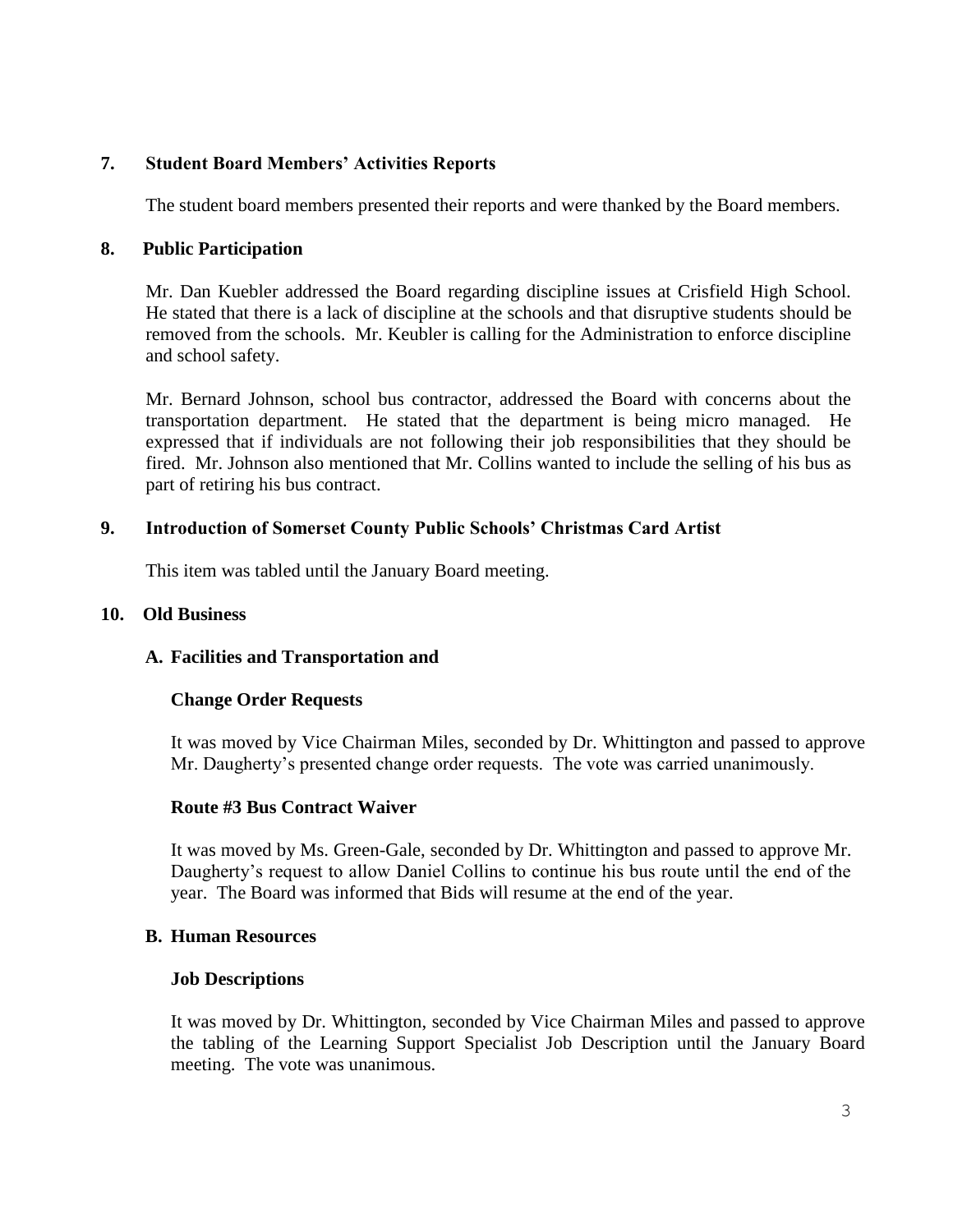## **11. NEW BUSINESS**

## **A. Finance**

# **Monthly Finance Report**

Ms. Miller presented the Monthly Finance Report to the Board members. Chairman Sumpter thanked her for the information.

## **Monthly Food Service Report**

Ms. Miller presented the Monthly Food Service Report to the Board members. Chairman Miles questioned the afterschool snack revenue.

### **B. Policies**

## **Policy #800-11, Title I Parent Involvement Policy**

Ms. Holland presented Policy #800-11 to the Board members for their review and study. The Board will vote at the January Board meeting. The vote was unanimous.

## **Policy #600-21, Student Enrollment/Attendance Eligibility/Pupil Assignment**

The Board will review, study, and discuss Policy #600-21, Student Enrollment/Attendance Eligibility/Pupil Assignment. The revision exempts Somerset County employees from paying tuition prior to September 30.

### **Policy #200-18, Transportation**

The Board members will review and study the transportation policy.

### **C. Human Resources**

### **Job Description**

It was moved by Vice Chairman Miles, seconded by Dr. Whittington and passed to approve the Board's review and study of the Data Design Specialist's revised job description. The vote was unanimous.

### **Human Resources Report**

Dr. Miles presented the Human Resources report to the Board.